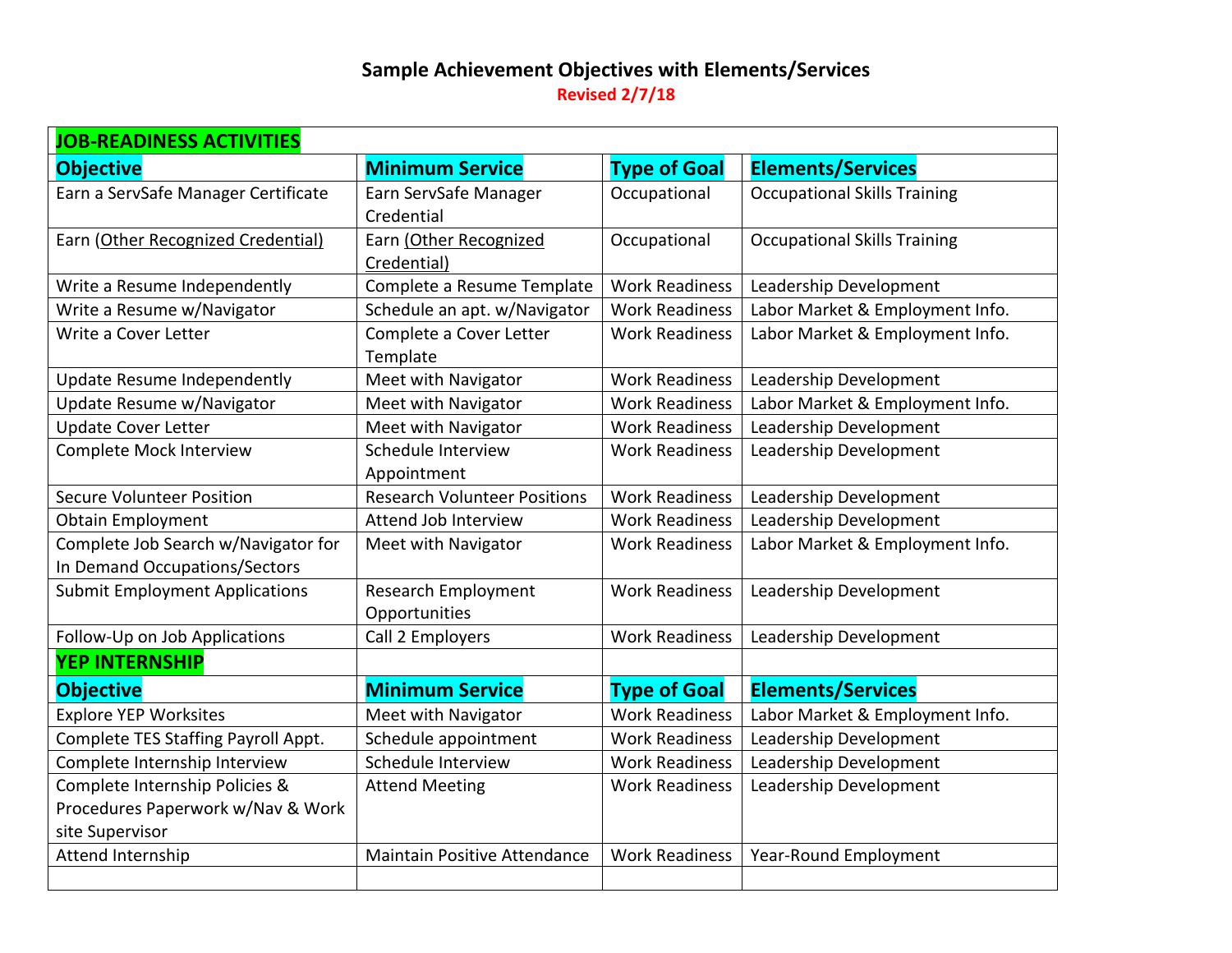| Complete Internship                                                                                                 | Complete 90% of Internship                   | <b>Work Readiness</b> | Year-Round Employment                                                                                           |
|---------------------------------------------------------------------------------------------------------------------|----------------------------------------------|-----------------------|-----------------------------------------------------------------------------------------------------------------|
| *Ensure this is set prior to incentive                                                                              | Hours w/Positive Reports                     |                       |                                                                                                                 |
| request                                                                                                             |                                              |                       |                                                                                                                 |
| <b>WORKSHOPS</b>                                                                                                    |                                              |                       |                                                                                                                 |
| <b>Objective</b>                                                                                                    | <b>Minimum Service</b>                       | <b>Type of Goal</b>   | <b>Elements/Services</b>                                                                                        |
| <b>Complete 5-Session Workshop Series</b>                                                                           | Complete all 5 Workshops                     | <b>Work Readiness</b> | Leadership Development                                                                                          |
| Complete Job Retention Workshop                                                                                     | Schedule Appointment with<br>Navigator       | <b>Work Readiness</b> | Leadership Development                                                                                          |
| <b>Complete CSI Modules</b>                                                                                         | Complete 2 Modules                           | <b>Basic</b>          | Labor Market & Employment Info.                                                                                 |
| Completed WorkKeys Training/NWRC                                                                                    | Submit WorkKeys Certificate                  | <b>Work Readiness</b> | Leadership Development<br>*Edu. Offered Concurrently<br>w/Workforce Prep - If client is active<br>in internship |
| <b>Complete Parenting Workshop</b>                                                                                  | Register for Workshop                        | <b>Basic</b>          | Leadership Development                                                                                          |
| <b>OCCUPATIONAL SKILLS</b>                                                                                          |                                              |                       |                                                                                                                 |
| <b>PROGRAMS</b>                                                                                                     |                                              |                       |                                                                                                                 |
| <b>Objective</b>                                                                                                    | <b>Minimum Service</b>                       | <b>Type of Goal</b>   | <b>Elements/Services</b>                                                                                        |
|                                                                                                                     |                                              |                       |                                                                                                                 |
| Enroll in Occupational Skills Program<br>(REOC, OACES, PathStone, W-FL<br>BOCES, etc.)                              | <b>Research Registration</b><br>Requirements | Occupational          | Leadership Development                                                                                          |
| <b>Attend Occupational Skills Program</b><br>(REOC, OACES, PathStone, W-FL<br>BOCES, etc.)                          | Maintain required<br>attendance              | Occupational          | <b>Occupational Skills Training</b>                                                                             |
| <b>Enroll in Operation Transformation</b><br>Rochester<br>*MUST have youth complete<br>CareerZone Portfolio as well | <b>Research Registration</b><br>Requirements | <b>Basic</b>          | <b>Education Offered Concurrently with</b><br><b>Workforce Preparation</b>                                      |
| Enroll in the Red Cross Leadership<br><b>Training</b>                                                               | <b>Research Registration</b><br>requirements | <b>Basic</b>          | <b>Education Offered Concurrently with</b><br><b>Workforce Preparation</b>                                      |
| <b>CAREER EXPLORATION</b>                                                                                           |                                              |                       |                                                                                                                 |
| <b>Objective</b>                                                                                                    | <b>Minimum Service</b>                       | <b>Type of Goal</b>   | <b>Elements/Services</b>                                                                                        |
| Complete all CareerZone Modules for<br>CareerZone Portfolio                                                         | Complete all 5 Modules                       | <b>Basic</b>          | Labor Market & Employment Info.<br>Services                                                                     |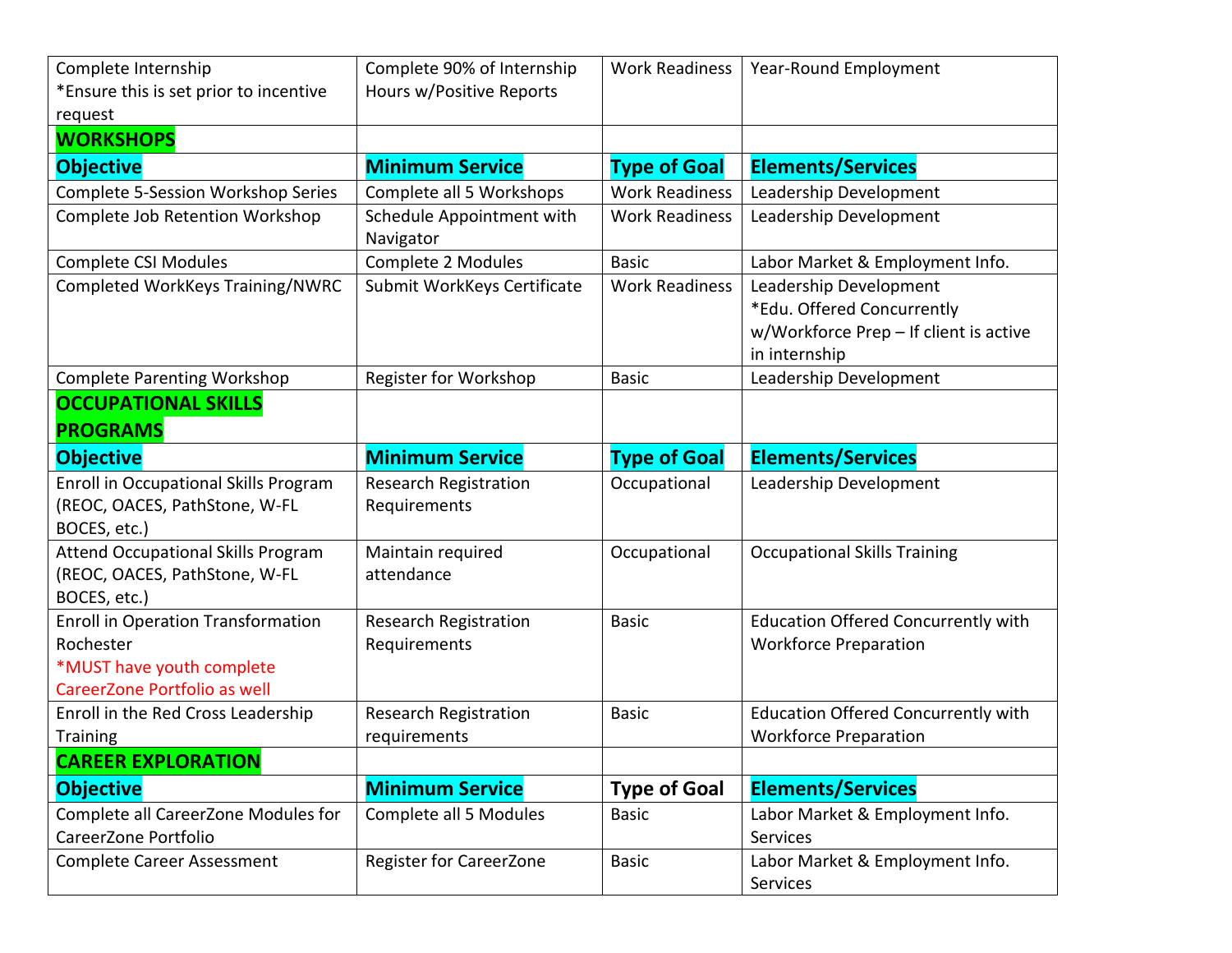| <b>College Tour</b>                                                       |                                                               |                       |                                                                                                                   |
|---------------------------------------------------------------------------|---------------------------------------------------------------|-----------------------|-------------------------------------------------------------------------------------------------------------------|
|                                                                           | Register for College Tour                                     | <b>Basic</b>          | <b>Transition to Postsecondary Education</b>                                                                      |
|                                                                           |                                                               |                       | & Training                                                                                                        |
| Complete Job Shadowing                                                    | Secure Job Shadowing<br>Opportunity                           | <b>Work Readiness</b> | <b>Job Shadowing</b>                                                                                              |
| <b>Submit College Application</b>                                         | <b>Create Account with College</b>                            | <b>Basic</b>          | <b>Transition to Postsecondary Education</b><br>& Training                                                        |
| Complete FAFSA                                                            | <b>Create FAFSA Account</b>                                   | <b>Basic</b>          | Financial Literacy Education/ Transition<br>to Postsecondary Education & Training                                 |
| <b>Register for College Classes</b>                                       | <b>Research College Classes</b>                               | <b>Basic</b>          | <b>Transition to Postsecondary Education</b><br>& Training                                                        |
| <b>ACADEMIC</b>                                                           |                                                               |                       |                                                                                                                   |
| <b>Objective</b>                                                          | <b>Minimum Service</b>                                        | <b>Type of Goal</b>   | <b>Elements/Services</b>                                                                                          |
| <b>Consistently Attend Tutoring Sessions</b>                              | <b>Attend 1 Session Per Week</b>                              | <b>Basic</b>          | HS Diploma = Tutoring, Study Skills<br>Training & Instruction*<br>HSE = Alternative Secondary School<br>Services* |
| <b>Enroll in Certified TASC Class</b><br>(OACES ONLY)                     | <b>Research TASC Programs</b>                                 | <b>Basic</b>          | Alternative Secondary School Services*                                                                            |
| <b>Consistently Attend Certified TASC</b><br>classes (OACES ONLY)         | <b>Attain Attendance</b><br>Requirement                       | <b>Basic</b>          | Alternative Secondary School Services*                                                                            |
| <b>Enroll in Community TASC Preparation</b><br>Program (REOC, NDLC, etc.) | <b>Research Community TASC</b><br><b>Preparation Programs</b> | <b>Basic</b>          | Alternative Secondary School Services*                                                                            |
| <b>Consistently Attend TASC Preparation</b><br>Program (REOC, NDLC, etc.) | <b>Attain Attendance</b><br>Requirement                       | <b>Basic</b>          | Alternative Secondary School Services*                                                                            |
| <b>TESTING</b>                                                            |                                                               |                       |                                                                                                                   |
| <b>Objective</b>                                                          | <b>Minimum Service</b>                                        | <b>Type of Goal</b>   | <b>Elements/Services</b>                                                                                          |
| <b>Obtain Pre-TABE Scores</b>                                             | <b>Provide Scores</b>                                         | <b>Basic</b>          | Intake & Eligibility Determination                                                                                |
| Increase an EFL on the Post-TABE Test                                     | <b>Complete Post-TABE Test</b>                                | <b>Basic</b>          | <b>Objective Assessment</b>                                                                                       |
| <b>Complete TASC Readiness Assessment</b>                                 | <b>Complete Test</b>                                          | <b>Basic</b>          | <b>Objective Assessment</b>                                                                                       |
| Complete TASC Test<br>*If tied to a gift card incentive use               | Register for Test<br>*Submit TASC Certificate                 | Basic<br>*Basic       | <b>Objective Assessment</b>                                                                                       |
| "Earn TASC Certificate"                                                   |                                                               |                       |                                                                                                                   |

YEP internship, please set Element/Service as<br>" Education Concurrent w/Workforce Preparation. " Education Concurrent w/Workforce Preparation.YEP internship, please set Element/Service as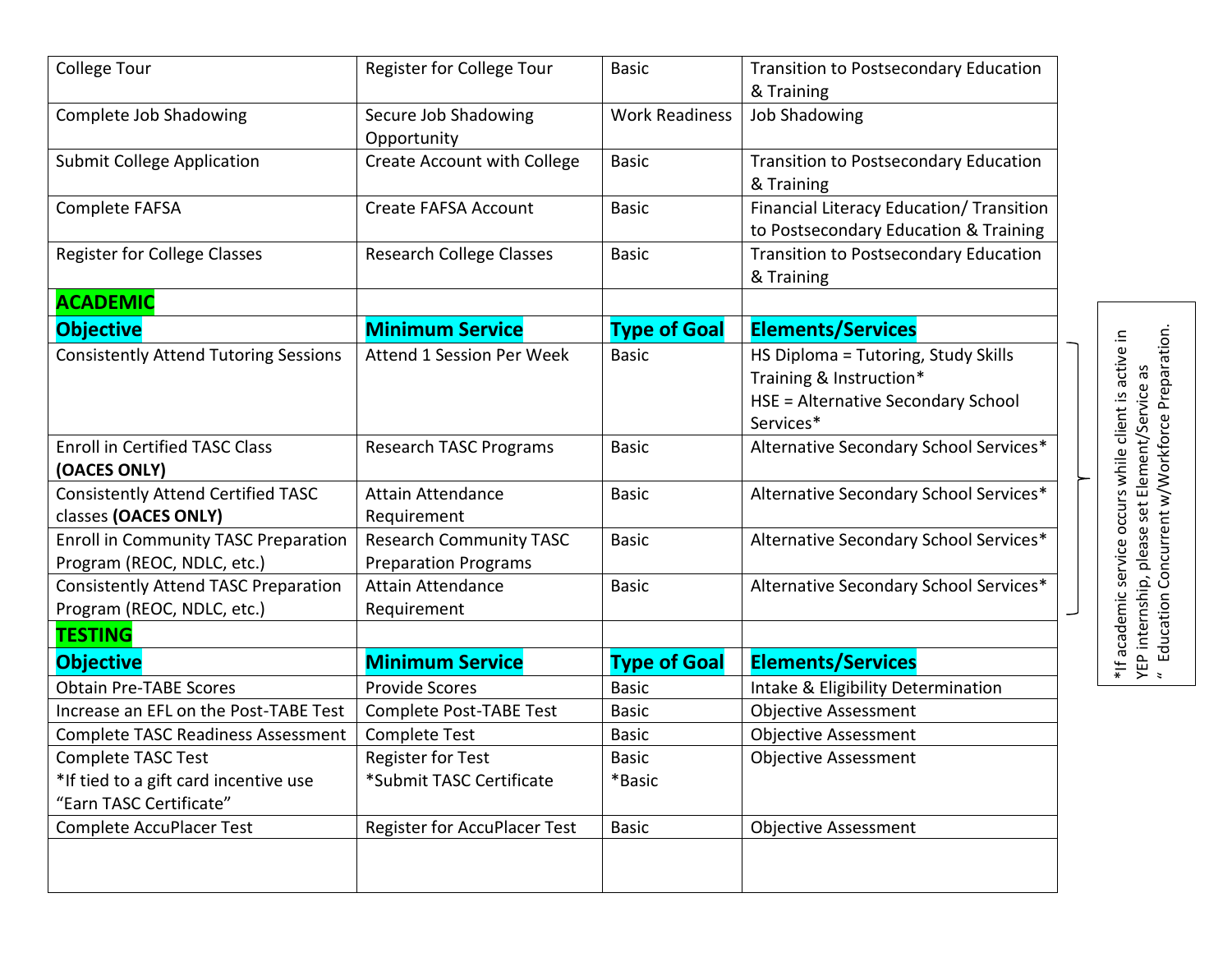| <b>ADULT MENTORING</b>                                               |                                                                                                                                 |                                                                    |                                                                                                                                          |
|----------------------------------------------------------------------|---------------------------------------------------------------------------------------------------------------------------------|--------------------------------------------------------------------|------------------------------------------------------------------------------------------------------------------------------------------|
| <b>Objective</b>                                                     | <b>Minimum Service</b>                                                                                                          | <b>Type of Goal</b>                                                | <b>Elements/Services</b>                                                                                                                 |
| <b>Obtain Adult Mentoring Through</b><br>TAPSS/BHC/Baby Love Program | Actively Engage in Program                                                                                                      | <b>Basic</b>                                                       | <b>Adult Mentoring</b>                                                                                                                   |
| <b>Enroll in Mentoring Program</b>                                   | Schedule appointment with<br>(Agency Name)                                                                                      | <b>Basic</b>                                                       | <b>Adult Mentoring</b>                                                                                                                   |
| <b>SUPPORTIVE SERVICES</b>                                           |                                                                                                                                 |                                                                    |                                                                                                                                          |
| <b>Objective</b>                                                     | <b>Minimum Service</b>                                                                                                          | <b>Type of Goal</b>                                                | <b>Elements/Services</b>                                                                                                                 |
| <b>Obtain Professional Outfit</b>                                    | Schedule an Appointment<br>with Navigator to go<br>Shopping                                                                     | <b>Work Readiness</b>                                              | Supportive Services, Other                                                                                                               |
| <b>Obtain Work Uniform</b>                                           | Schedule an Appointment<br>with Navigato                                                                                        | <b>Work Readiness</b>                                              | Supportive Services, Other                                                                                                               |
| <b>Attain Monthly Bus Pass</b>                                       | <b>Request Bus Pass</b>                                                                                                         | <b>Basic = Educational</b><br>Program<br>Work = Work-<br>Readiness | Supportive Services, Transportation                                                                                                      |
| <b>Obtain Health Insurance</b>                                       | <b>Research Health Plans</b>                                                                                                    | <b>Basic</b>                                                       | Supportive Services, Other                                                                                                               |
| <b>Secure Stable Housing</b>                                         | <b>Submit Application to DSS</b>                                                                                                | <b>Basic</b>                                                       | <b>Supportive Services, Housing</b>                                                                                                      |
| <b>Secure Daycare Services</b>                                       | <b>Submit Daycare Application</b><br>to DSS                                                                                     | <b>Basic</b>                                                       | Supportive Services, Childcare                                                                                                           |
| Apply for DSS                                                        | Schedule Appointment with<br>Landlord OR Attend DSS<br>Appointment OR Schedule<br>Appointment with Outreach<br>Department, etc. | <b>Basic</b>                                                       | <b>Supportive Services, Housing</b><br>Supportive Services, Childcare<br>Supportive Services, Other<br>*Depending on reason for applying |
| Obtain NYS ID                                                        | Schedule Appointment to go<br>to DMV                                                                                            | <b>Work Readiness</b>                                              | Supportive Services, Other                                                                                                               |
| <b>Obtain Learner's Permit</b>                                       | Schedule Appointment to go<br>to DMV                                                                                            | <b>Work Readiness</b>                                              | Supportive Services, Transportation                                                                                                      |
| <b>Obtain Social Security Card</b>                                   | Schedule Appointment to go<br>to Social Security Office                                                                         | <b>Work Readiness</b>                                              | Supportive Services, Other                                                                                                               |
| <b>Obtain Birth Certificate</b>                                      | Schedule Appointment to go<br>to Vial Records                                                                                   | <b>Work Readiness</b>                                              | Supportive Services, Other                                                                                                               |
| <b>Obtain Work Permit</b>                                            | Schedule Appointment to go<br>to District Office                                                                                | <b>Work Readiness</b>                                              | Supportive Services, Other                                                                                                               |